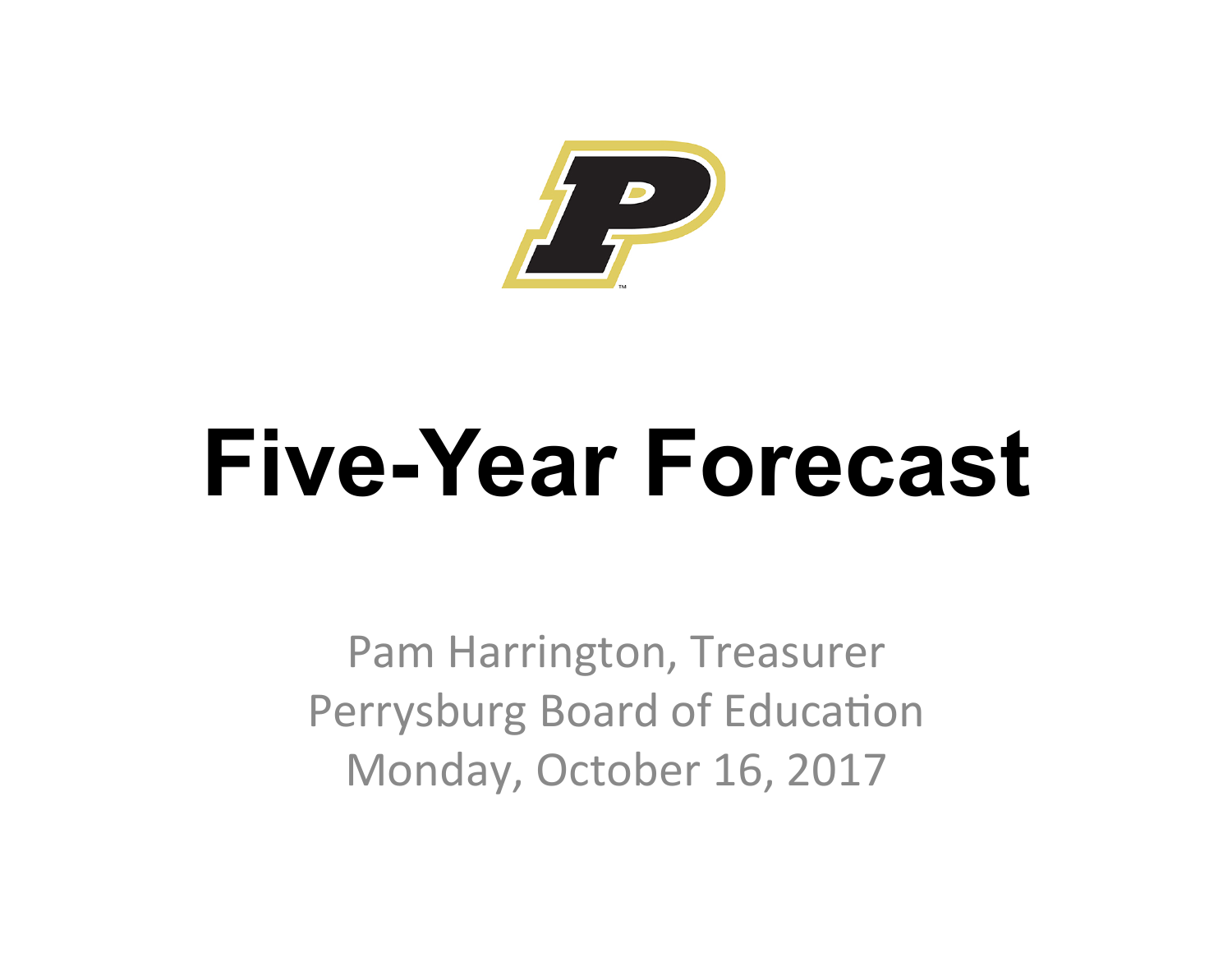#### **Perrysburg EVSD Wood**

Schedule of Revenues, Expenditures and Changes in Fund Balances For the Fiscal Years Ended June 30, 2015, 2016 and 2017 Actual; Forecasted Fiscal Years Ending June 30, 2018 Through 2022

|                                                                               |                                                                                                                                                                                                                                                                                                                                                                                                               | <b>Actual</b>                                                |                                                     |                                                                 |                                    | Forecasted                                                     |                                                                |                                                                |                                                                |                                                                |
|-------------------------------------------------------------------------------|---------------------------------------------------------------------------------------------------------------------------------------------------------------------------------------------------------------------------------------------------------------------------------------------------------------------------------------------------------------------------------------------------------------|--------------------------------------------------------------|-----------------------------------------------------|-----------------------------------------------------------------|------------------------------------|----------------------------------------------------------------|----------------------------------------------------------------|----------------------------------------------------------------|----------------------------------------------------------------|----------------------------------------------------------------|
|                                                                               |                                                                                                                                                                                                                                                                                                                                                                                                               | <b>Fiscal Year</b><br>2015                                   | <b>Fiscal Year</b><br>2016                          | <b>Fiscal Year</b><br>2017                                      | Average<br>Change                  | <b>Fiscal Year</b><br>2018                                     | <b>Fiscal Year</b><br>2019                                     | <b>Fiscal Year</b><br>2020                                     | <b>Fiscal Year</b><br>2021                                     | <b>Fiscal Year</b><br>2022                                     |
| 1.020<br>1.030<br>1.035                                                       | <b>Revenues</b><br>1.010 General Property Tax (Real Estate)<br>Tangible Personal Property Tax<br>Income Tax<br>Unrestricted State Grants-in-Aid                                                                                                                                                                                                                                                               | \$26,041,977<br>44<br>6,154,752<br>9,921,290                 | \$26,424,578<br>993,439<br>6,483,422<br>10,710,604  | \$27,703,357<br>1,078,646<br>6,572,202<br>11,388,436            | 3.2%<br>1128862.2%<br>3.4%<br>7.1% | \$28,931,128<br>1,141,135<br>6,762,796<br>11,623,748           | \$29,509,751<br>1,152,546<br>6,958,917<br>11,739,985           | \$30,099,946<br>1,164,072<br>7,160,726<br>11,857,385           | \$30,701,945<br>1,175,713<br>7,368,387<br>11,975,959           | \$31,315,984<br>1,187,470<br>7,582,070<br>12,095,719           |
| 1.040<br>1.045<br>1.050                                                       | Restricted State Grants-in-Aid<br>Restricted Federal Grants-in-Aid - SFSF<br>Property Tax Allocation                                                                                                                                                                                                                                                                                                          | 141,133<br>3,934,533                                         | 93,112<br>3,404,536                                 | 122,163<br>3,465,357                                            | $-1.4%$<br>$-5.8%$<br>11.3%        | 85,429<br>3,500,010                                            | 85,429<br>3,535,010                                            | 85,429<br>3,570,360                                            | 85,429<br>3,606,064                                            | 85,429<br>3,642,124<br>1,771,647                               |
| 1.060<br>1.070                                                                | All Other Revenues<br>Total Revenues                                                                                                                                                                                                                                                                                                                                                                          | 1,325,340<br>47,519,069                                      | 1,251,983<br>49,361,674                             | 1,604,635<br>51,934,796                                         | 4.5%                               | 1,636,728<br>53,680,974                                        | 1,669,463<br>54,651,101                                        | 1,702,852<br>55,640,770                                        | 1,736,909<br>56,650,405                                        | 57,680,442                                                     |
| 2.050                                                                         | <b>Other Financing Sources</b><br>2.010 Proceeds from Sale of Notes<br>2.020 State Emergency Loans and Advancements (Approved)<br>2.040 Operating Transfers-In                                                                                                                                                                                                                                                |                                                              |                                                     |                                                                 |                                    |                                                                |                                                                |                                                                |                                                                |                                                                |
|                                                                               | Advances-In<br>2.060 All Other Financing Sources                                                                                                                                                                                                                                                                                                                                                              | 120,809<br>5,202                                             | 3,287                                               | 74,390<br>75                                                    | 1032.9%                            | 500,000                                                        |                                                                |                                                                |                                                                |                                                                |
| 2.070<br>2.080                                                                | <b>Total Other Financing Sources</b><br><b>Total Revenues and Other Financing Sources</b>                                                                                                                                                                                                                                                                                                                     | 126,011<br>47,645,080                                        | 3,287<br>49,364,961                                 | 74,315<br>52,009,111                                            | 1031.7%<br>4.5%                    | 500,000<br>54,180,974                                          | 54,651,101                                                     | 55,640,770                                                     | 56,650,405                                                     | 57,680,442                                                     |
| 3.020<br>3.030<br>3.040<br>3.050<br>3.060<br>4.010<br>4.020                   | <b>Expenditures</b><br>3.010 Personal Services<br>Employees' Retirement/Insurance Benefits<br><b>Purchased Services</b><br>Supplies and Materials<br>Capital Outlay<br>Intergovernmental<br>Debt Service:<br>Principal-All (Historical Only)                                                                                                                                                                  | \$27,340,740<br>9,114,019<br>6,708,049<br>2,090,423<br>4,926 | \$27,983,417<br>9,982,195<br>6,837,048<br>1,504,749 | \$29,784,801<br>10,689,494<br>6,763,374<br>1,534,586<br>402,141 | 4.4%<br>8.3%<br>0.4%<br>$-13.0%$   | \$33,500,000<br>11,800,000<br>7,098,641<br>1,760,624<br>50,000 | \$34,840,000<br>12,154,000<br>7,240,614<br>1,795,836<br>30,000 | \$36,233,600<br>12,518,620<br>7,385,426<br>1,831,753<br>30,000 | \$37,682,944<br>12,894,179<br>7,533,135<br>1,868,388<br>30,000 | \$39,190,262<br>13,281,004<br>7,683,797<br>1,905,756<br>30,000 |
| 4.030<br>4.040<br>4.050<br>4.055<br>4.060<br>4.300                            | Principal-Notes<br>Principal-State Loans<br>Principal-State Advancements<br>Principal-HB 264 Loans<br>Principal-Other<br>Interest and Fiscal Charges<br>Other Objects                                                                                                                                                                                                                                         | 340,100<br>577,195                                           | 340,100<br>505,734                                  | 340,100<br>445,914<br>505,026                                   | $-6.3%$                            | 340,100<br>350,000<br>39,699<br>515,127                        | 340,100<br>350,000<br>27,484<br>525,430                        | 340,100<br>350,000<br>15,269<br>535,938                        | 340,100<br>175,000<br>3,054<br>546,657                         | 340,100<br>557,590                                             |
| 4.500                                                                         | <b>Total Expenditures</b>                                                                                                                                                                                                                                                                                                                                                                                     | 46,175,452                                                   | 47,153,243                                          | 50,465,436                                                      | 4.6%                               | 55,454,191                                                     | 57,303,464                                                     | 59,240,706                                                     | 61,073,456                                                     | 62,988,509                                                     |
| 5.030                                                                         | <b>Other Financing Uses</b><br>5.010 Operating Transfers-Out<br>5.020 Advances-Out<br>All Other Financing Uses                                                                                                                                                                                                                                                                                                | 1,507<br>3,287                                               | 74,390                                              | 500,000                                                         | 1367.6%                            |                                                                |                                                                |                                                                |                                                                |                                                                |
| 5.040<br>5.050                                                                | <b>Total Other Financing Uses</b><br><b>Total Expenditures and Other Financing Uses</b>                                                                                                                                                                                                                                                                                                                       | 4,794<br>46,180,246                                          | 74,390<br>47,227,633                                | 500,000<br>50,965,436                                           | 1011.9%<br>5.1%                    | 55,454,191                                                     | 57,303,464                                                     | 59,240,706                                                     | 61,073,456                                                     | 62,988,509                                                     |
|                                                                               | 6.010 Excess of Revenues and Other Financing Sources over<br>(under) Expenditures and Other Financing Uses                                                                                                                                                                                                                                                                                                    | 1,464,834                                                    | 2,137,328                                           | 1,043,675                                                       | $-2.6%$                            | 1,273,217-                                                     | 2,652,362-                                                     | 3,599,937-                                                     | 4,423,052-                                                     | 5,308,067-                                                     |
|                                                                               | 7.010 Cash Balance July 1 - Excluding Proposed<br>Renewal/Replacement and New Levies                                                                                                                                                                                                                                                                                                                          | 3,780,712                                                    | 5,245,546                                           | 7,382,874                                                       | 39.7%                              | 8,426,549                                                      | 7,153,332                                                      | 4,500,970                                                      | 901,033                                                        | 3,522,019-                                                     |
| 7.020                                                                         | Cash Balance June 30                                                                                                                                                                                                                                                                                                                                                                                          | 5,245,546                                                    | 7,382,874                                           | 8,426,549                                                       | 27.4%                              | 7,153,332                                                      | 4,500,970                                                      | 901,033                                                        | 3,522,019-                                                     | 8,830,085-                                                     |
| 8.010                                                                         | <b>Estimated Encumbrances June 30</b>                                                                                                                                                                                                                                                                                                                                                                         | 188.044                                                      | 153,944                                             |                                                                 | $-59.1%$                           |                                                                |                                                                |                                                                |                                                                |                                                                |
| 9.010<br>9.020<br>9.030<br>9.040<br>9.045<br>9.050<br>9.060<br>9.070<br>9.080 | <b>Reservation of Fund Balance</b><br>Textbooks and Instructional Materials<br>Capital Improvements<br><b>Budget Reserve</b><br><b>DPIA</b><br><b>Fiscal Stabilization</b><br>Debt Service<br>Property Tax Advances<br><b>Bus Purchases</b><br>Subtotal                                                                                                                                                       |                                                              |                                                     |                                                                 |                                    |                                                                |                                                                |                                                                |                                                                |                                                                |
|                                                                               | 10.010 Fund Balance June 30 for Certification of                                                                                                                                                                                                                                                                                                                                                              | 5,057,502                                                    | 7,228,930                                           | 8,426,549                                                       | 29.8%                              | 7,153,332                                                      | 4,500,970                                                      | 901,033                                                        | 3,522,019-                                                     | 8,830,085-                                                     |
| 11.020                                                                        | Revenue from Replacement/Renewal Levies<br>11.010 Income Tax - Renewal<br>Property Tax - Renewal or Replacement                                                                                                                                                                                                                                                                                               |                                                              |                                                     |                                                                 |                                    |                                                                |                                                                | 2,250,000                                                      | 4,500,000                                                      | 4,500,000                                                      |
|                                                                               | 11.300 Cumulative Balance of Replacement/Renewal Levies                                                                                                                                                                                                                                                                                                                                                       |                                                              |                                                     |                                                                 |                                    |                                                                |                                                                | 2,250,000                                                      | 6,750,000                                                      | 11,250,000                                                     |
|                                                                               | 12.010 Fund Balance June 30 for Certification of Contracts,<br>Salary Schedules and Other Obligations                                                                                                                                                                                                                                                                                                         | 5,057,502                                                    | 7,228,930                                           | 8,426,549                                                       | 29.8%                              | 7,153,332                                                      | 4,500,970                                                      | 3,151,033                                                      | 3,227,981                                                      | 2,419,915                                                      |
| 13.020                                                                        | <b>Revenue from New Levies</b><br>13.010 Income Tax - New<br>Property Tax - New                                                                                                                                                                                                                                                                                                                               |                                                              |                                                     |                                                                 |                                    |                                                                |                                                                |                                                                |                                                                |                                                                |
|                                                                               | 13.030 Cumulative Balance of New Levies                                                                                                                                                                                                                                                                                                                                                                       |                                                              |                                                     |                                                                 |                                    |                                                                |                                                                |                                                                |                                                                |                                                                |
|                                                                               | 14.010 Revenue from Future State Advancements                                                                                                                                                                                                                                                                                                                                                                 |                                                              |                                                     |                                                                 |                                    |                                                                |                                                                |                                                                |                                                                |                                                                |
| 21.020<br>21.030<br>21.040<br>21.050                                          | 15.010 Unreserved Fund Balance June 30<br><b>ADM Forecasts</b><br>20.010 Kindergarten/Preschool - October Count<br>20.015 Grades 1-12 - October Count<br><b>State Fiscal Stabilization Funds</b><br>21.010 Personal Services SFSF<br>Employees Retirement/Insurance Benefits SFSF<br><b>Purchased Services SFSF</b><br>Supplies and Materials SFSF<br>Capital Outlay SFSF<br>21.060 Total Expenditures - SFSF | 5,057,502                                                    | 7,228,930                                           | 8,426,549<br>486<br>4,660                                       | 29.8%                              | 7,153,332<br>517<br>4,700                                      | 4,500,970<br>522<br>4,747                                      | 3,151,033<br>527<br>4,794                                      | 3,227,981<br>533<br>4,842                                      | 2,419,915<br>538<br>4,891                                      |

See accompanying summary of significant forecast assumptions and accounting policies

Includes: General fund, Emergency Levy fund, DPIA fund, Textbook fund and any portion of Debt Service fund related to General fund debt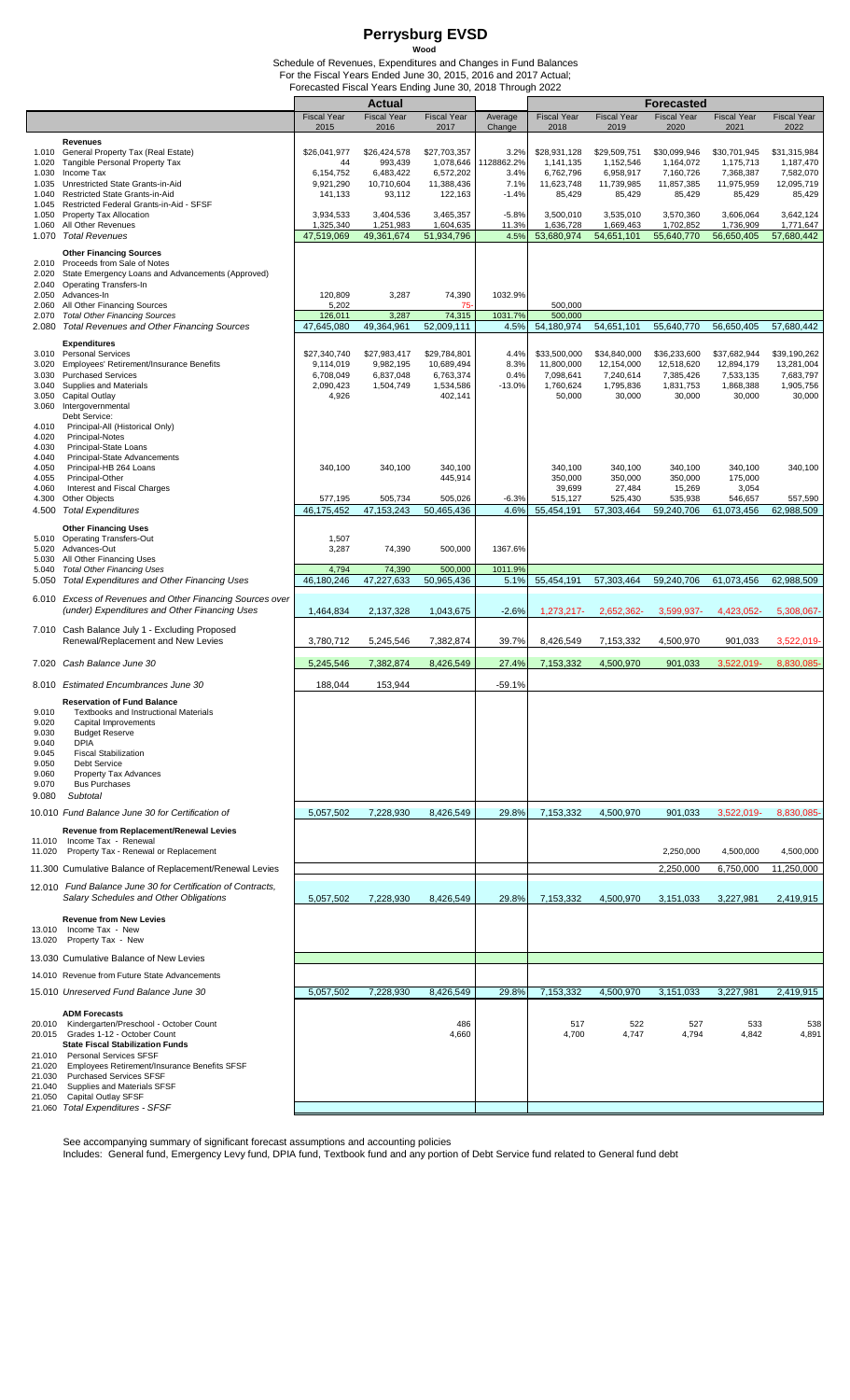# **5-Year Forecast - Five Takeaways**

- Enrollment continues to climb, creating funding challenges.
- State funding has been nearly stagnant with reductions in transportation funding as well as ODE programs that deduct dollars from our District, such as charter schools and Jon Peterson Scholarships.
- With the renewal of the 16 mill levy in 2016, the district for the first time since 2003 is not receiving any increased local levy funding.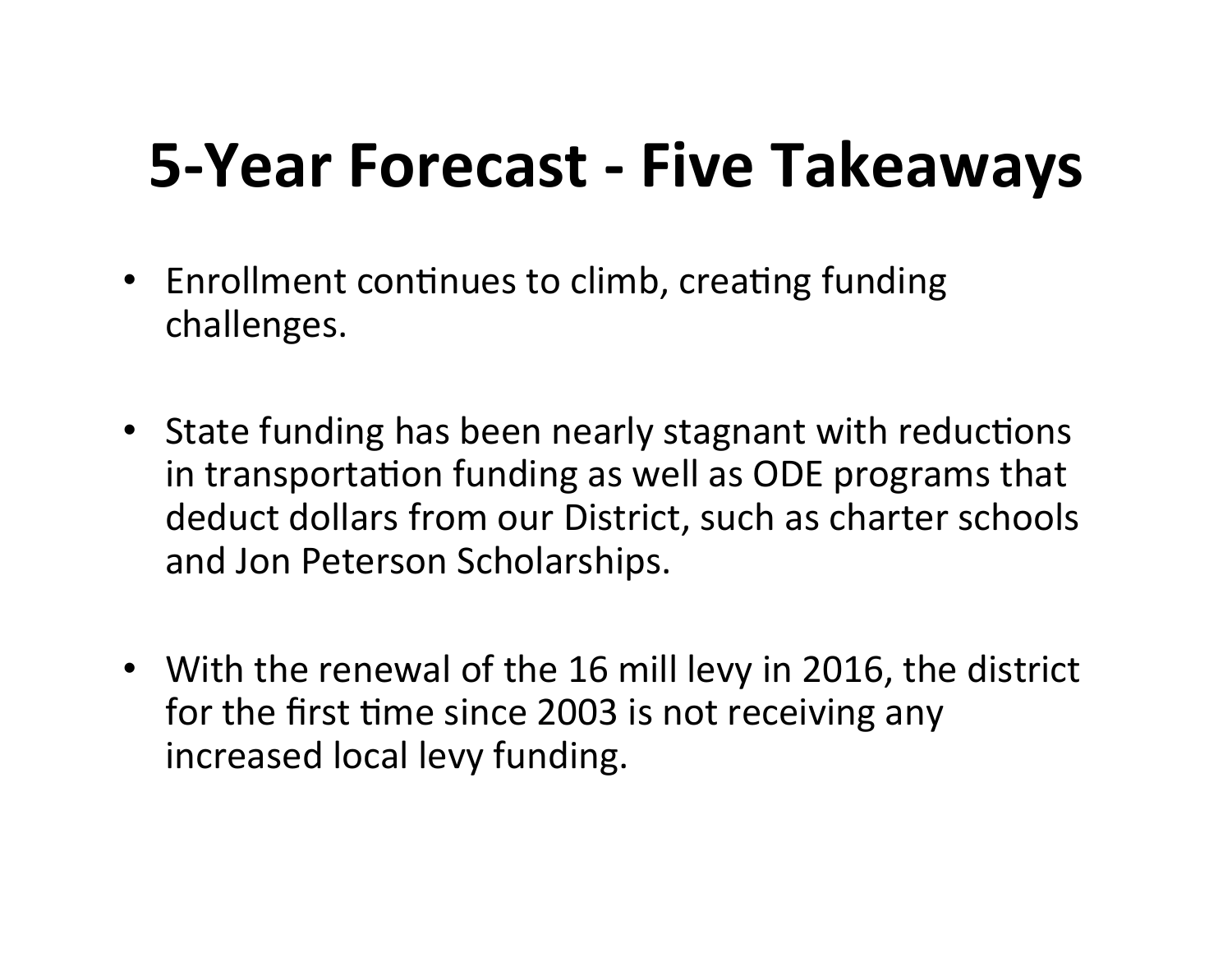#### **5-Year Forecast - Five Takeaways**

- District continues to find ways to keep costs and expenditures down, e.g. energy saving projects from HB 264 (\$5.5 million over 15 years) and moving preschool in-house (already saving  $$342,394$  - first year).
- The state funding formula places Perrysburg Schools on the "Cap Limit," which prevents us from collecting the full statecalculated payment. As a result, -\$2,774,748 million of funding is not provided annually. Because of student growth, being on the "cap" and other factors, this 5-year forecast, like previous forecasts, calls for a levy in November 2019.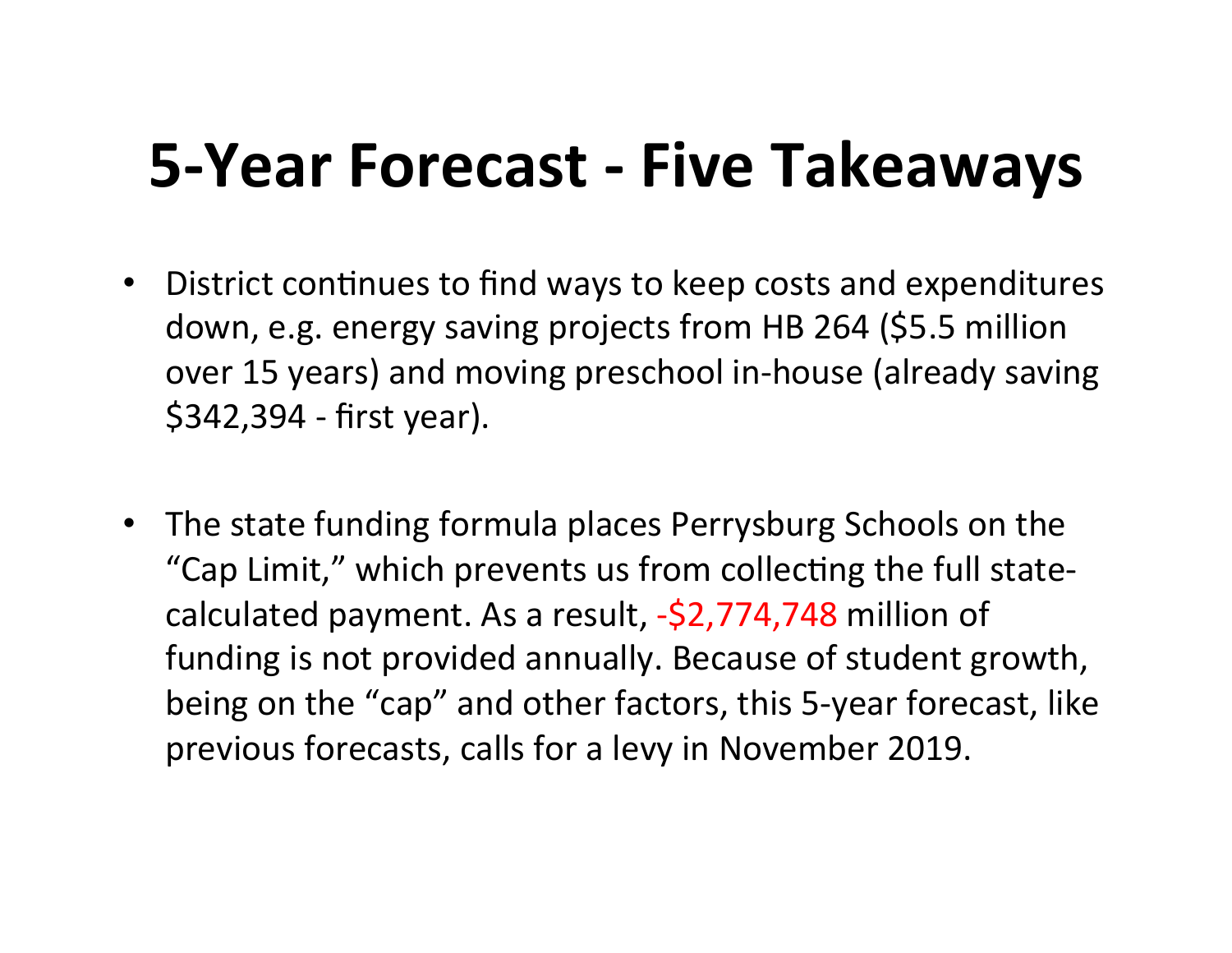#### **Revenues**

|       |                                                   |              | <b>Actual</b> |              |             |              |              | <b>Forecasted</b> |              |              |
|-------|---------------------------------------------------|--------------|---------------|--------------|-------------|--------------|--------------|-------------------|--------------|--------------|
|       |                                                   | FY 2015      | FY 2016       | FY 2017      | Ave. Change | FY 2018      | FY 2019      | FY 2020           | FY 2021      | FY 2022      |
| 1.01  | <b>General Property Tax</b><br>(Real Estate)      | \$26,041,977 | \$26,424,578  | \$27,703,357 | 3%          | \$28,931,127 | \$29,509,750 | \$30,099,945      | \$30,701,943 | \$31,315,982 |
| 1.02  | Tangible Personal<br>Property Tax - PUPP          | \$44         | \$993,439     | \$1,078,646  | 1128862%    | \$1,141,135  | \$1,152,546  | \$1,164,072       | \$1,175,713  | \$1,187,470  |
| 1.03  | Income Tax                                        | \$6,154,752  | \$6,483,422   | \$6,572,202  | 3%          | \$6,762,796  | \$6,958,917  | \$7,160,726       | \$7,368,387  | \$7,582,070  |
| 1.035 | <b>Unrestricted State</b><br>Grants-in-Aid        | \$9,921,290  | \$10,710,604  | \$11,388,436 | 7%          | \$11,623,748 | \$11,739,985 | \$11,857,385      | \$11,975,959 | \$12,095,719 |
| 1.04  | <b>Restricted State</b><br>Grants-in-Aid          | \$141,133    | \$93,112      | \$122,163    | $-1\%$      | \$85,429     | \$85,429     | \$85,429          | \$85,429     | \$85,429     |
| 1.045 | <b>Restricted Federal</b><br>Grants-in-Aid - SFSF |              |               |              |             |              |              |                   |              |              |
| 1.05  | Property Tax<br>Allocation                        | \$3,934,533  | \$3,404,536   | \$3,465,357  | -6%         | \$3,500,010  | \$3,535,010  | \$3,570,360       | \$3,606,064  | \$3,642,124  |
| 1.06  | All Other Revenues                                | \$1,325,340  | \$1,251,983   | \$1,604,635  | 11%         | \$1,636,728  | \$1,669,463  | \$1,702,852       | \$1,736,909  | \$1,771,647  |
| 1.07  | <b>Total Revenues</b>                             | \$47,519,069 | \$49,361,674  | \$51,934,796 | 5%          | \$53,680,973 | \$54,651,100 | \$55,640,768      | \$56,650,404 | \$57,680,441 |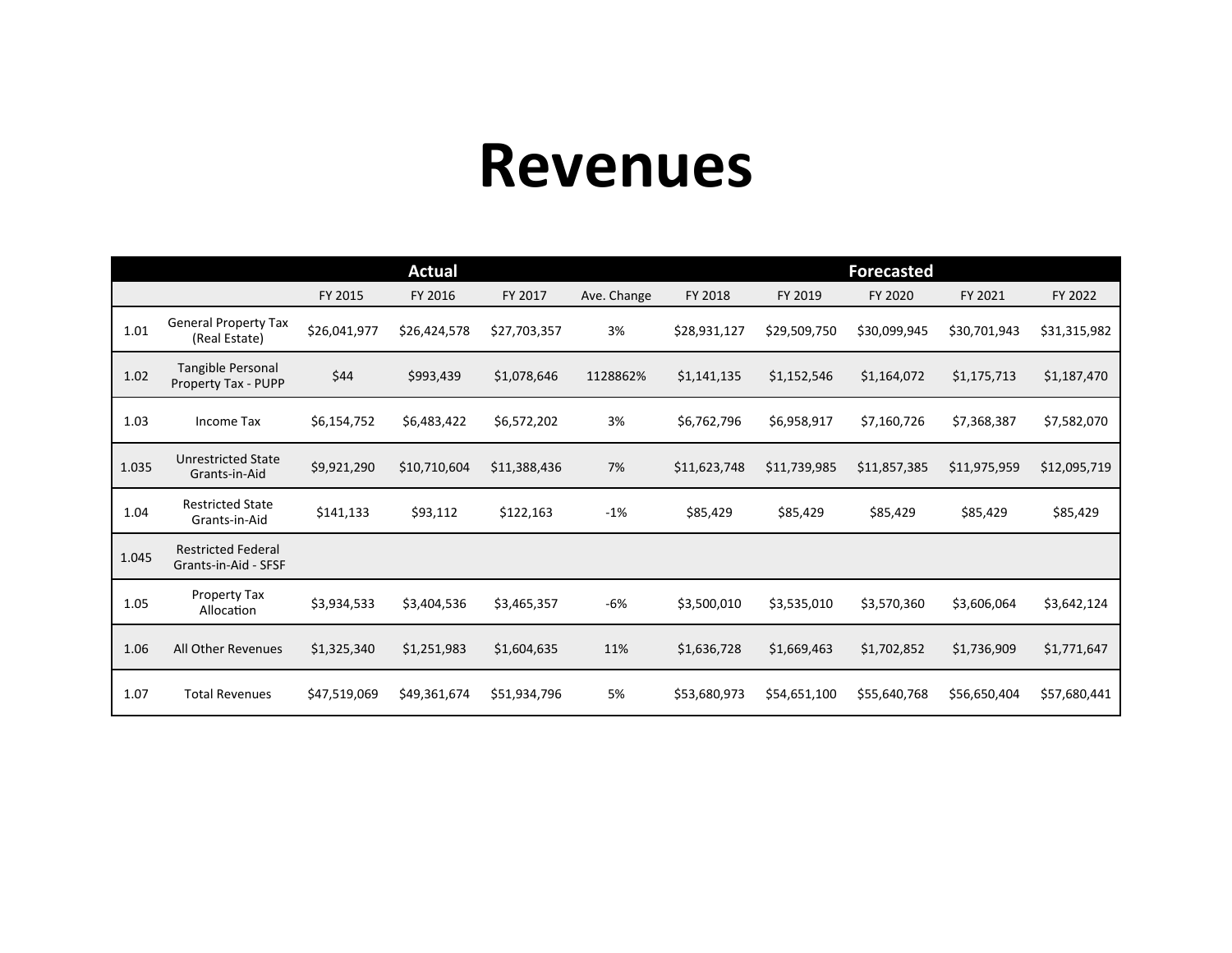#### **Revenues - Other Financing Sources**

|       |                                                                |              | <b>Actual</b> |              |             |              |              | <b>Forecasted</b> |              |              |
|-------|----------------------------------------------------------------|--------------|---------------|--------------|-------------|--------------|--------------|-------------------|--------------|--------------|
|       |                                                                | FY 2015      | FY 2016       | FY 2017      | Ave. Change | FY 2018      | FY 2019      | FY 2020           | FY 2021      | FY 2022      |
| 2.010 | Proceeds from Sale of<br><b>Notes</b>                          |              |               |              |             |              |              |                   |              |              |
| 2.020 | <b>State Emergency Loans</b><br>and Advancements<br>(Approved) |              |               |              |             |              |              |                   |              |              |
| 2.040 | <b>Operating Transfers-In</b>                                  |              |               |              |             |              |              |                   |              |              |
| 2.050 | Advances-In                                                    | \$120,809    | \$3,287       | \$74,390     | 1032.9%     |              |              |                   |              |              |
| 2.060 | All Other Financing<br>Sources                                 | \$5,202      |               | \$75-        |             | \$500,000    |              |                   |              |              |
| 2.070 | <b>Total Other Financing</b><br>Sources                        | \$126,011    | \$3,287       | \$74,315     | 1031.7%     | \$500,000    |              |                   |              |              |
| 2.080 | <b>Total Revenues and</b><br><b>Other Financing</b><br>Sources | \$47,645,080 | \$49,364,961  | \$52,009,111 | 4.5%        | \$54,180,973 | \$54,651,100 | \$55,640,768      | \$56,650,404 | \$57,680,441 |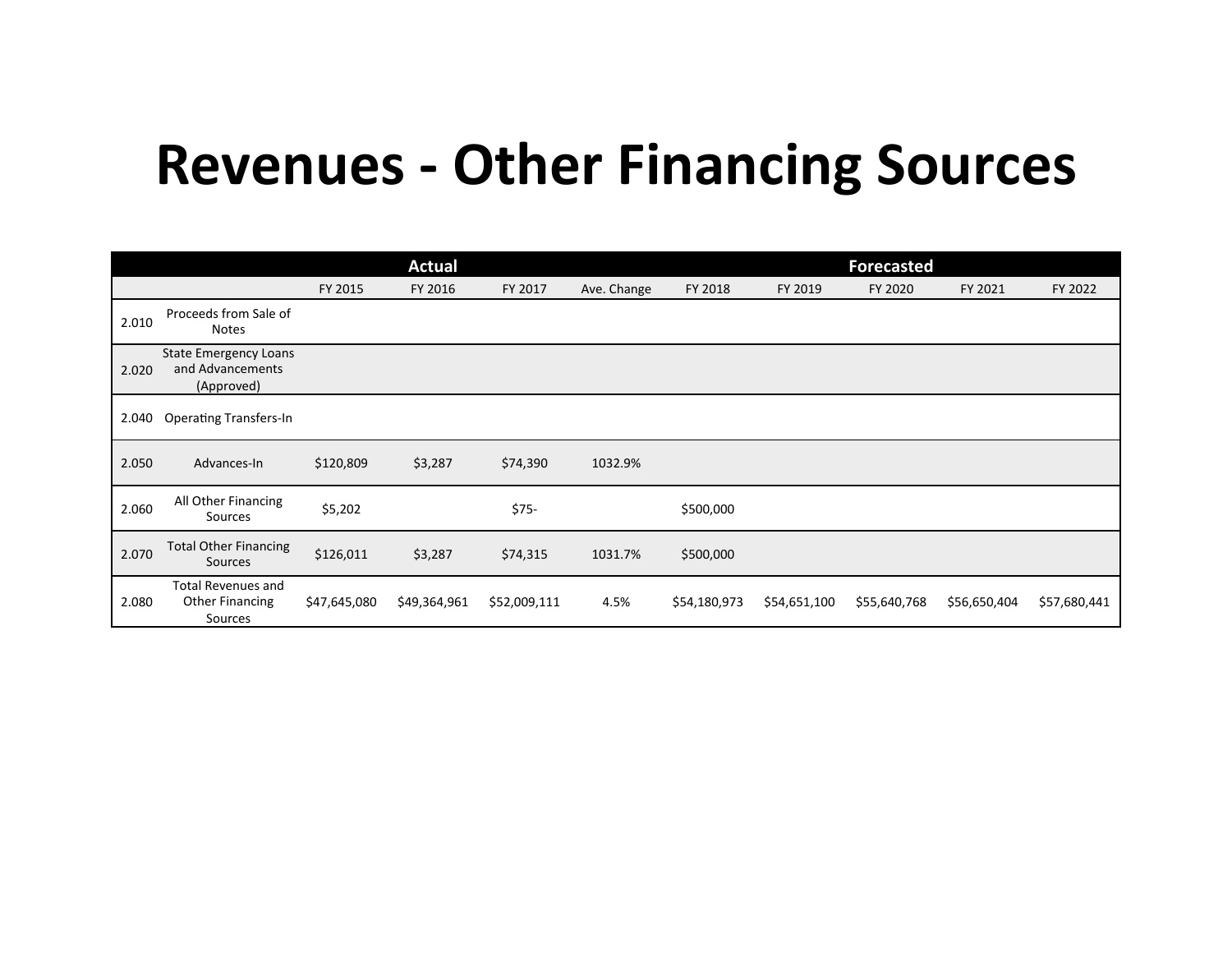## **Revenue Projections Percent of Increase Each Year**

| 2017-18 | \$54,180,973 |       |
|---------|--------------|-------|
| 2018-19 | \$54,651,100 | .87%  |
| 2019-20 | \$55,640,770 | 1.81% |
| 2020-21 | \$56,650,405 | 1.81% |
| 2021-22 | \$57,680,442 | 1.82% |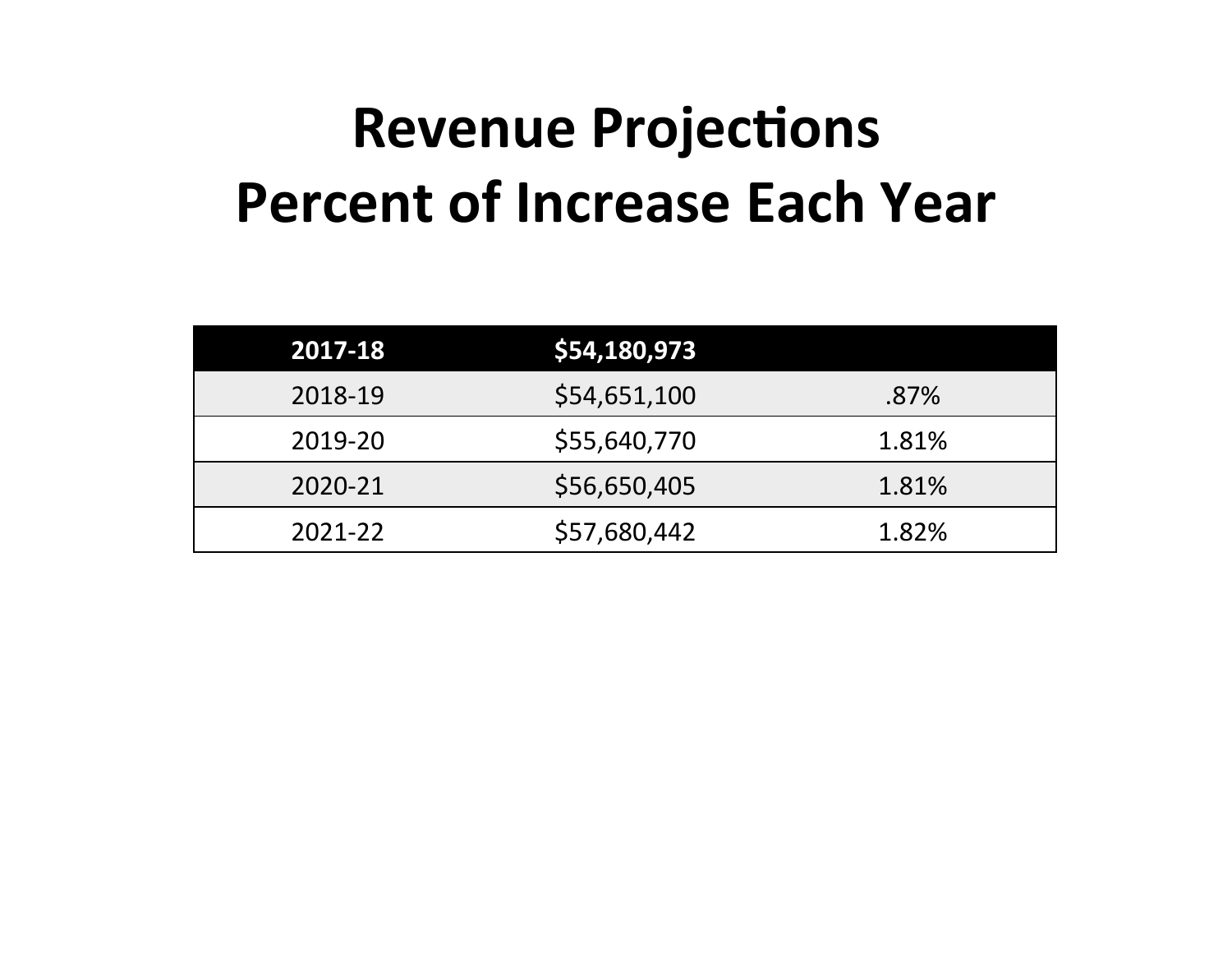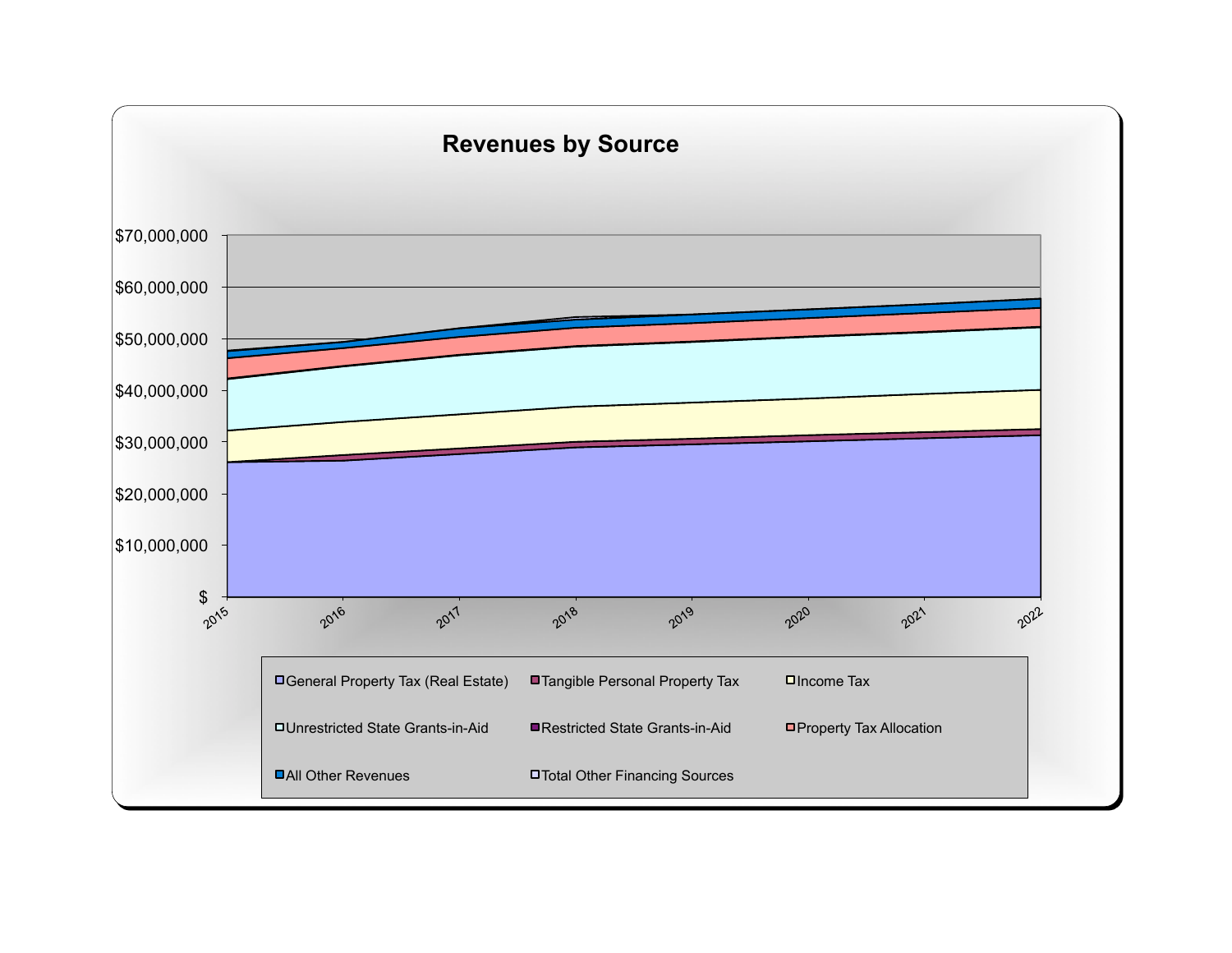## **Expenditures**

|       |                                                     |              | <b>Actual</b> |              |             |              |              | <b>Forecasted</b> |              |              |
|-------|-----------------------------------------------------|--------------|---------------|--------------|-------------|--------------|--------------|-------------------|--------------|--------------|
|       |                                                     | FY 2015      | FY 2016       | FY 2017      | Ave. Change | FY 2018      | FY 2019      | FY 2020           | FY 2021      | FY 2022      |
| 3.01  | <b>Personal Services</b>                            | \$27,340,740 | \$27,983,417  | \$29,784,801 | 4.4%        | \$33,500,000 | \$34,840,000 | \$36,233,600      | \$37,682,944 | \$39,190,262 |
| 3.02  | Employees' Retirement/<br><b>Insurance Benefits</b> | \$9,114,019  | \$9,982,195   | \$10,689,494 | 8.3%        | \$11,800,000 | \$12,154,000 | \$12,518,620      | \$12,894,179 | \$13,281,004 |
| 3.03  | <b>Purchased Services</b>                           | \$6,708,049  | \$6,837,048   | \$6,763,374  | 0.4%        | \$7,098,641  | \$7,240,614  | \$7,385,426       | \$7,533,135  | \$7,683,797  |
| 3.04  | <b>Supplies and Materials</b>                       | \$2,090,423  | \$1,504,749   | \$1,534,586  | $-13.0%$    | \$1,760,624  | \$1,795,836  | \$1,831,753       | \$1,868,388  | \$1,905,756  |
| 3.05  | Capital Outlay                                      | \$4,926      |               | \$402,141    |             | \$50,000     | \$30,000     | \$30,000          | \$30,000     | \$30,000     |
| 4.05  | Principal-HB 264 Loans                              | \$340,100    | \$340,100     | \$340,100    |             | \$340,100    | \$340,100    | \$340,100         | \$340,100    | \$340,100    |
| 4.055 | Principal-Other                                     |              |               | \$445,914    |             | \$350,000    | \$350,000    | \$350,000         | \$175,000    |              |
| 4.06  | <b>Interest and Fiscal</b><br>Charges               |              |               |              |             | \$39,699     | \$27,484     | \$15,269          | \$3,054      |              |
| 4.30  | <b>Other Objects</b>                                | \$577,195    | \$505,734     | \$505,026    | $-6.3%$     | \$515,127    | \$525,430    | \$535,938         | \$546,657    | \$557,590    |
| 4.50  | <b>Total Expenditures</b>                           | \$46,175,452 | \$47,153,243  | \$50,465,436 | 4.6%        | \$55,454,191 | \$57,303,464 | \$59,240,706      | \$61,073,456 | \$62,988,509 |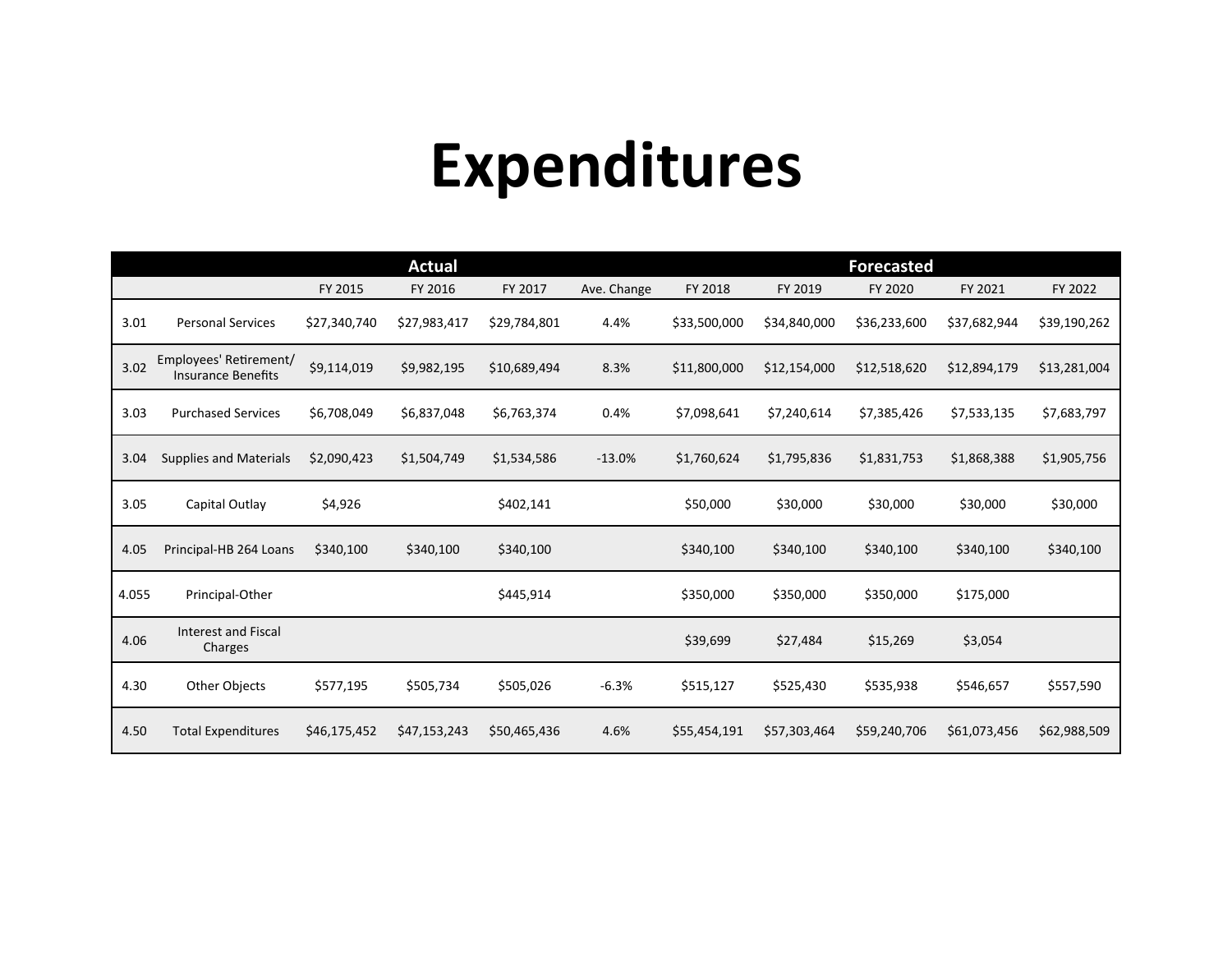#### **Summary**

|       |                                                                                                                           |             | <b>Actual</b> |             |             |              |              | <b>Forecasted</b> |              |              |
|-------|---------------------------------------------------------------------------------------------------------------------------|-------------|---------------|-------------|-------------|--------------|--------------|-------------------|--------------|--------------|
|       |                                                                                                                           | FY 2015     | FY 2016       | FY 2017     | Ave. Change | FY 2018      | FY 2019      | FY 2020           | FY 2021      | FY 2022      |
| 6.01  | <b>Excess of Revenues and Other</b><br><b>Financing Sources</b><br>over (under) Expenditures<br>and Other Financing Uses  | \$1,464,834 | \$2,137,328   | \$1,043,675 | $-2.6%$     | \$1,273,218- | \$2,652,364- | \$3,599,938-      | \$4,423,053- | \$5,308,068- |
| 7.01  | Cash Balance July 1-<br>Excluding Proposed Renewal/<br>Replacement<br>and New Levies                                      | \$3,780,712 | \$5,245,546   | \$7,382,874 | 39.7%       | \$8,426,549  | \$7,153,331  | \$4,500,967       | \$901,029    | \$3,522,024- |
| 7.02  | Cash Balance June 30                                                                                                      | \$5,245,546 | \$7,382,874   | \$8,426,549 | 27.4%       | \$7,153,331  | \$4,500,967  | \$901,029         | \$3,522,024- | \$8,830,092- |
| 8.01  | <b>Estimated Encumbrances</b><br>June 30                                                                                  | \$188,044   | \$153,944     |             | $-59.1%$    |              |              |                   |              |              |
| 10.01 | Fund Balance June 30 for<br><b>Certification of Appropriations</b>                                                        | \$5,057,502 | \$7,228,930   | \$8,426,549 | 29.8%       | \$7,153,331  | \$4,500,967  | \$901,029         | \$3,522,024- | \$8,830,092- |
| 11.02 | Property Tax - Renewal or<br>Replacement                                                                                  |             |               |             |             |              |              | \$2,250,000       | \$4,500,000  | \$4,500,000  |
| 11.3  | Cumulative Balance of<br>Replacement/Renewal Levies                                                                       |             |               |             |             |              |              | \$2,250,000       | \$6,750,000  | \$11,250,000 |
| 12.01 | Fund Balance June 30 for<br>Certification of Contracts, Salary \$5,057,502 \$7,228,930<br>Schedules and Other Obligations |             |               | \$8,426,549 | 29.8%       | \$7,153,331  | \$4,500,967  | \$3,151,029       | \$3,227,976  | \$2,419,908  |
| 15.01 | Unreserved Fund Balance<br>June 30                                                                                        | \$5,057,502 | \$7,228,930   | \$8,426,549 | 29.8%       | \$7,153,331  | \$4,500,967  | \$3,151,029       | \$3,227,976  | \$2,419,908  |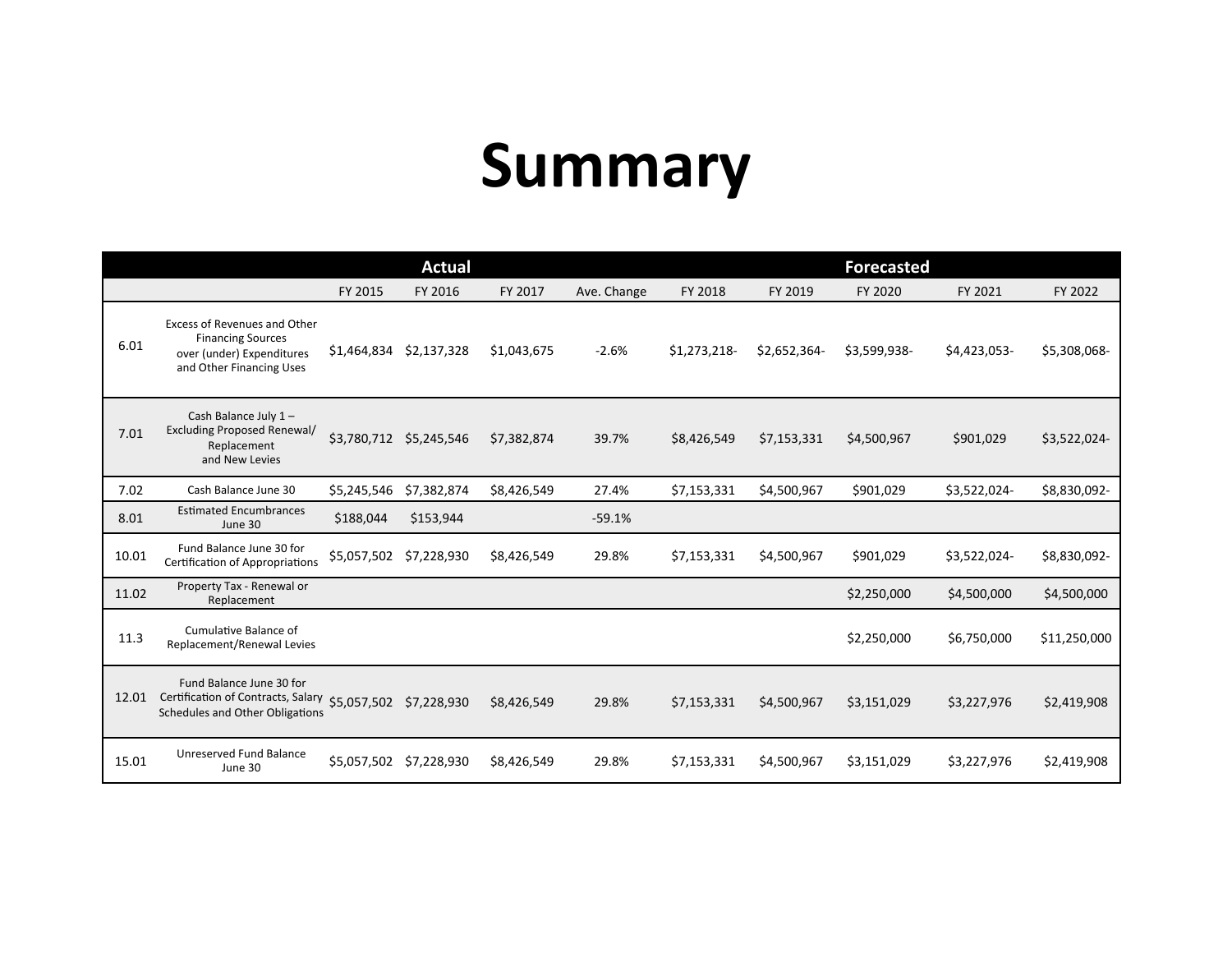# **Expenditure Projections Percent of Increase Each Year**

| 2017-18 | \$55,454,191 |      |
|---------|--------------|------|
| 2018-19 | \$57,303,464 | 3.3% |
| 2019-20 | \$59,240,706 | 3.4% |
| 2020-21 | \$61,073,456 | 3.1% |
| 2021-22 | \$62,988,509 | 3.1% |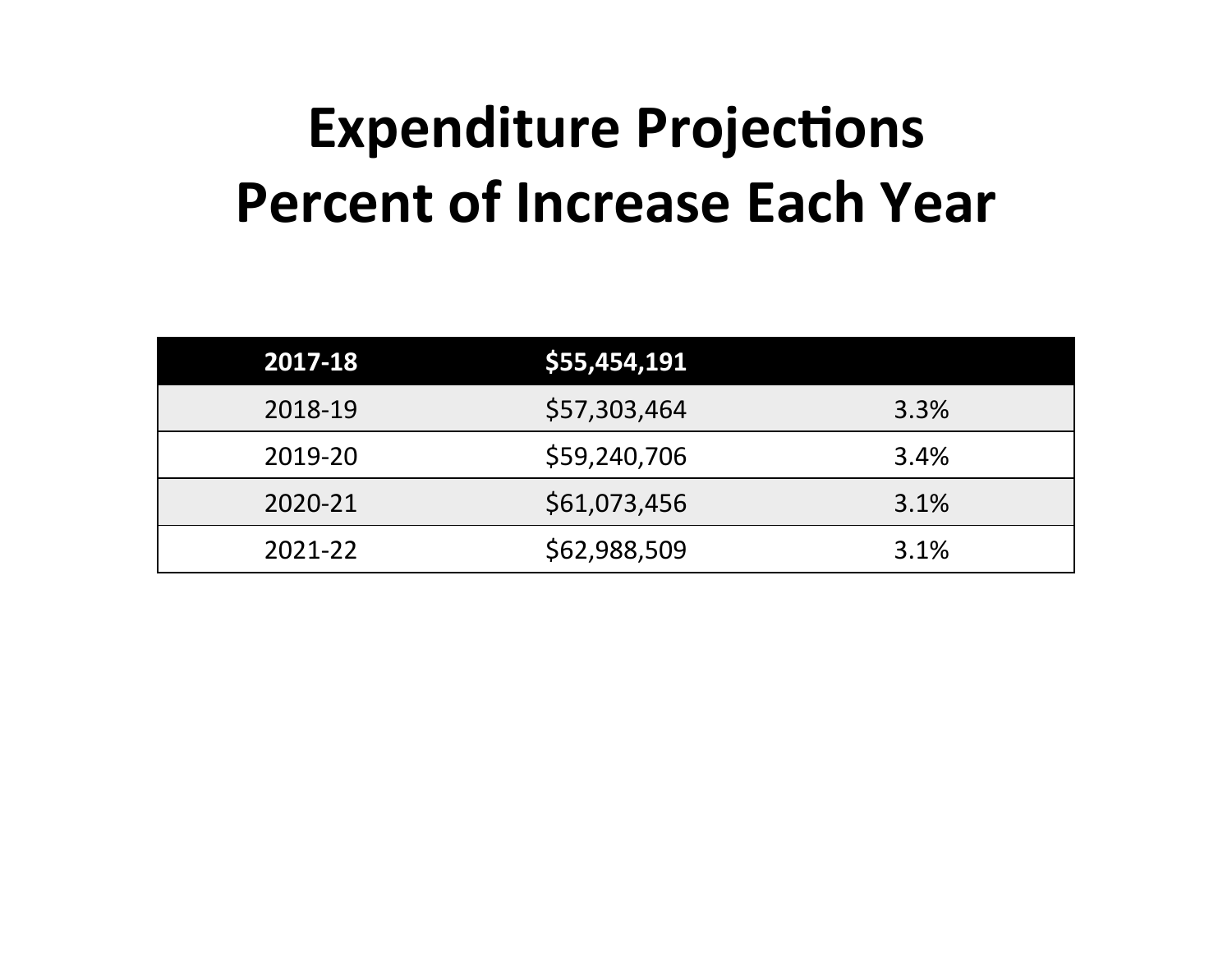# **Salaries, Wages & Fringe Benefits vs. Projected Revenue**

| 2017-18 | 82% |
|---------|-----|
| 2018-19 | 86% |
| 2019-20 | 88% |
| 2020-21 | 89% |
| 2021-22 | 91% |
| Average | 87% |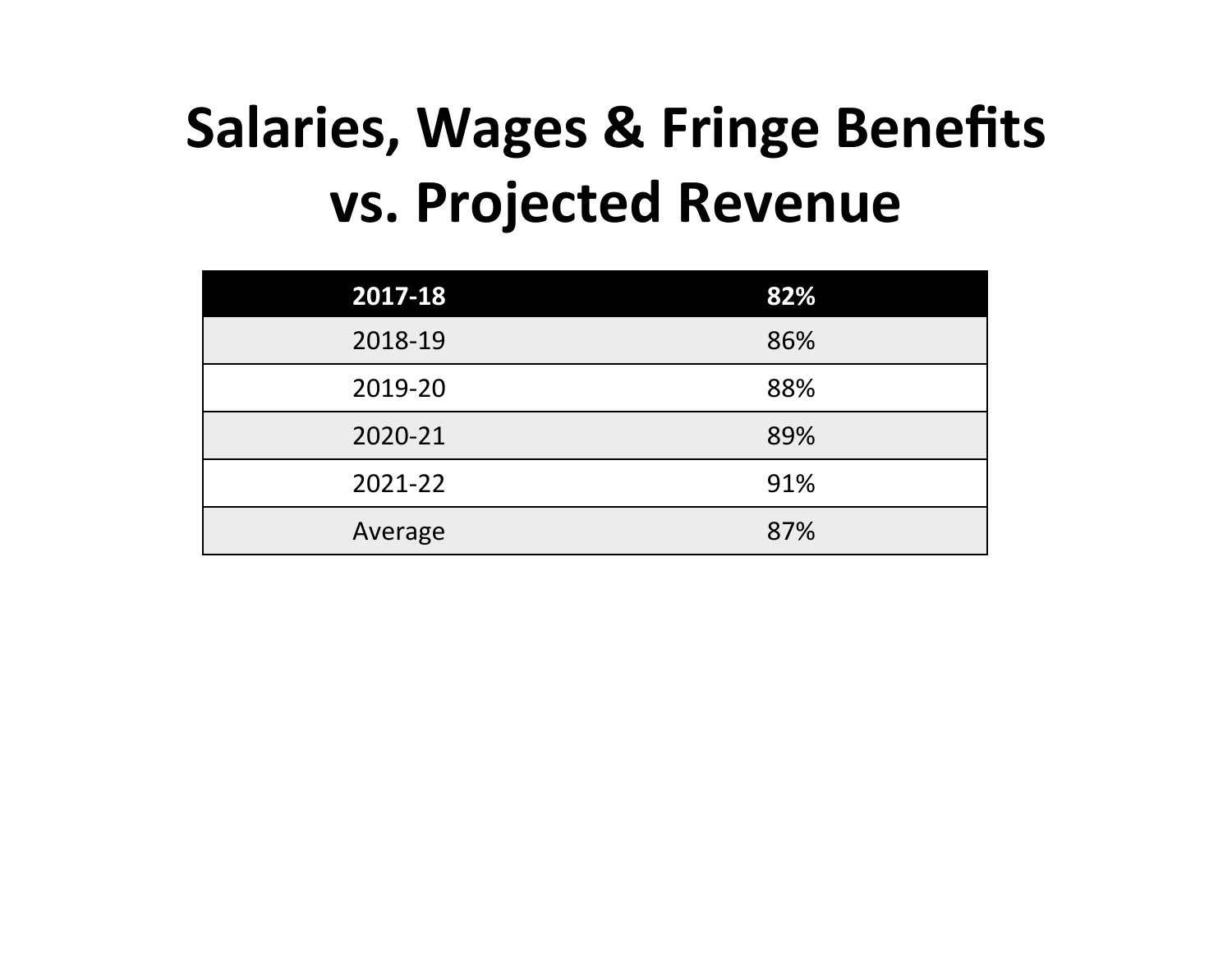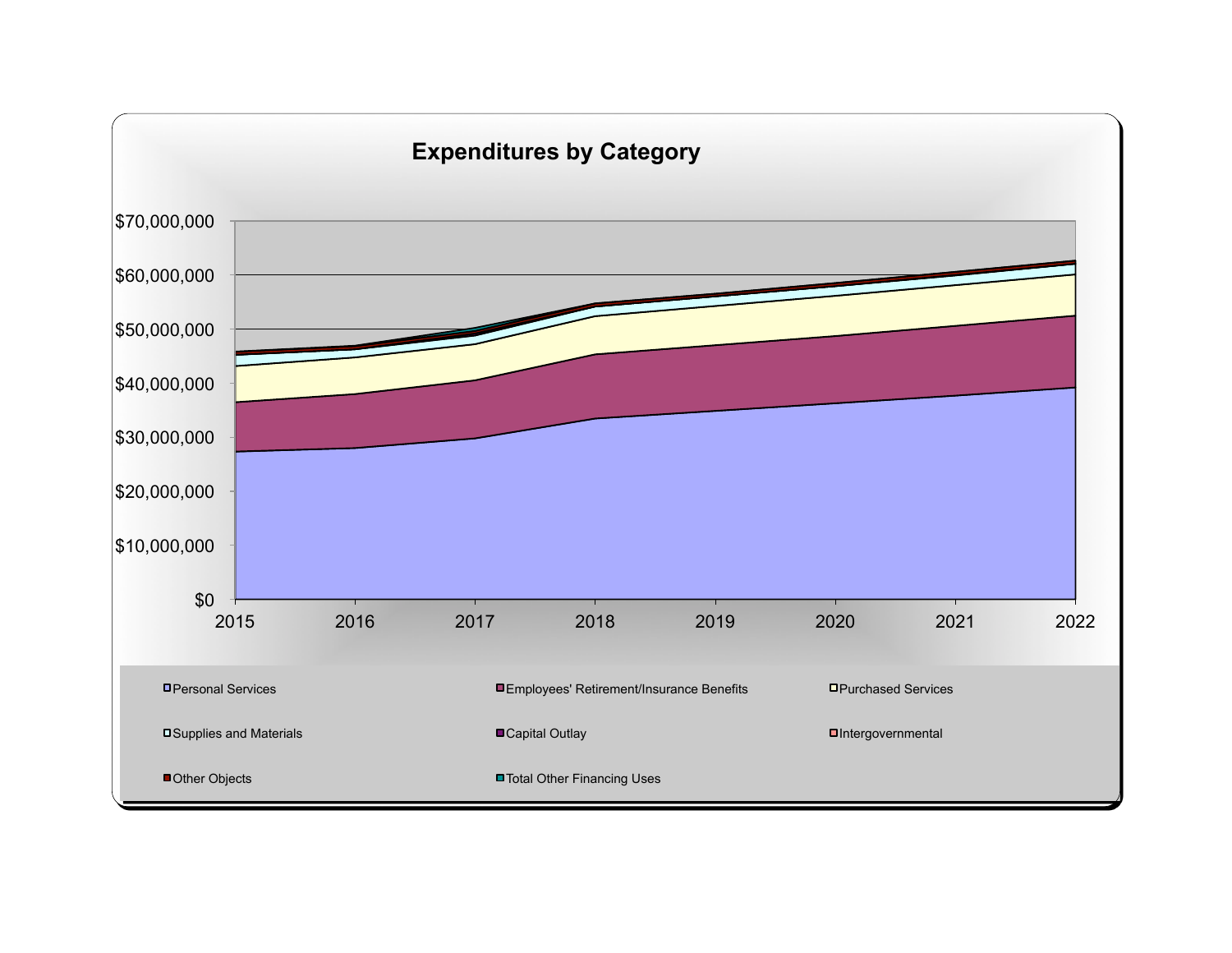# **Summary of Ending Balances**

|                          | 2017-18       | 2018-19       | 2019-20       | 2020-21      | 2021-22      |
|--------------------------|---------------|---------------|---------------|--------------|--------------|
| <b>Beginning Balance</b> | \$8,426,549   | \$7,153,331   | \$4,500,967   | \$3,151,029  | \$3,227,977  |
| Revenue                  | \$54,180,973  | \$54,651,100  | \$57,890,768  | \$61,150,404 | \$62,180,441 |
| Expenditures             | \$55,454,191  | \$57,303,464  | \$59,240,706  | \$61,073.456 | \$62,988,509 |
| Variance                 | $-51,273,218$ | $-52,652,364$ | $-51,349,938$ | \$76,948     | $-5808,068$  |
| <b>Ending Balance</b>    | \$7,153,331   | \$4,500,967   | \$3,151,029   | \$3,227,977  | \$2,419,908  |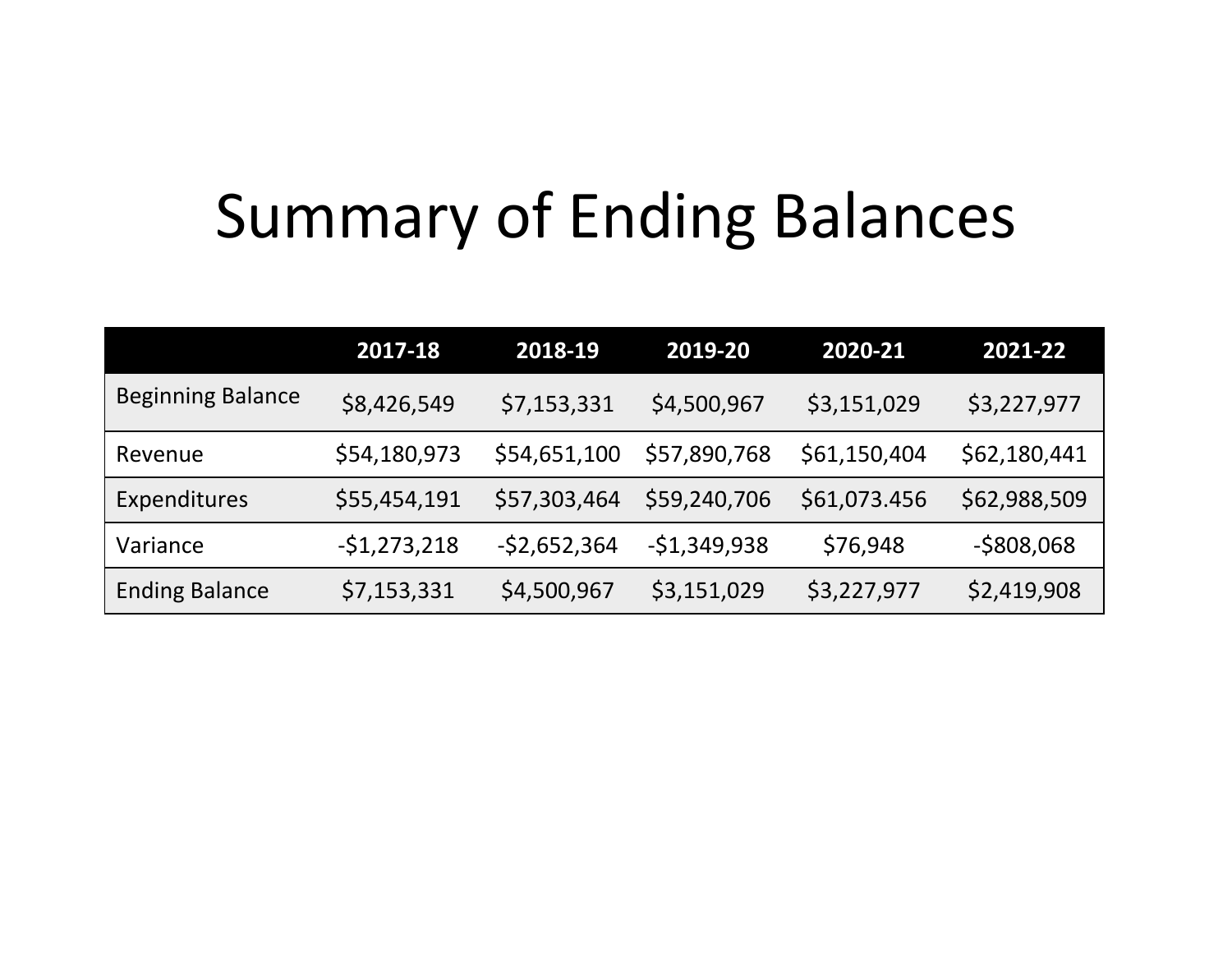#### **2016 School Property Taxes - Total Class I (Residential & Agricultural ) Rate**

| <b>School District</b>  | <b>Approximate Taxes</b> |
|-------------------------|--------------------------|
| Ottawa Hills            | \$5,879.58               |
| Sylvania                | \$3,861.59               |
| Maumee                  | \$3,852.58               |
| <b>Washington Local</b> | \$3,751.81               |
| Northwood               | \$3,639.44               |
| Springfield             | \$3,321.07               |
| Oregon                  | \$3,303.85               |
| Perrysburg              | \$3,084.41               |
| Lake                    | \$2,698.64               |
| Anthony Wayne           | \$2,657.02               |
| Rossford                | \$2,132.34               |
| <b>Bowling Green</b>    | \$2,000.25               |
| Otsego                  | \$1,750.00               |
| Eastwood                | \$1,516.27               |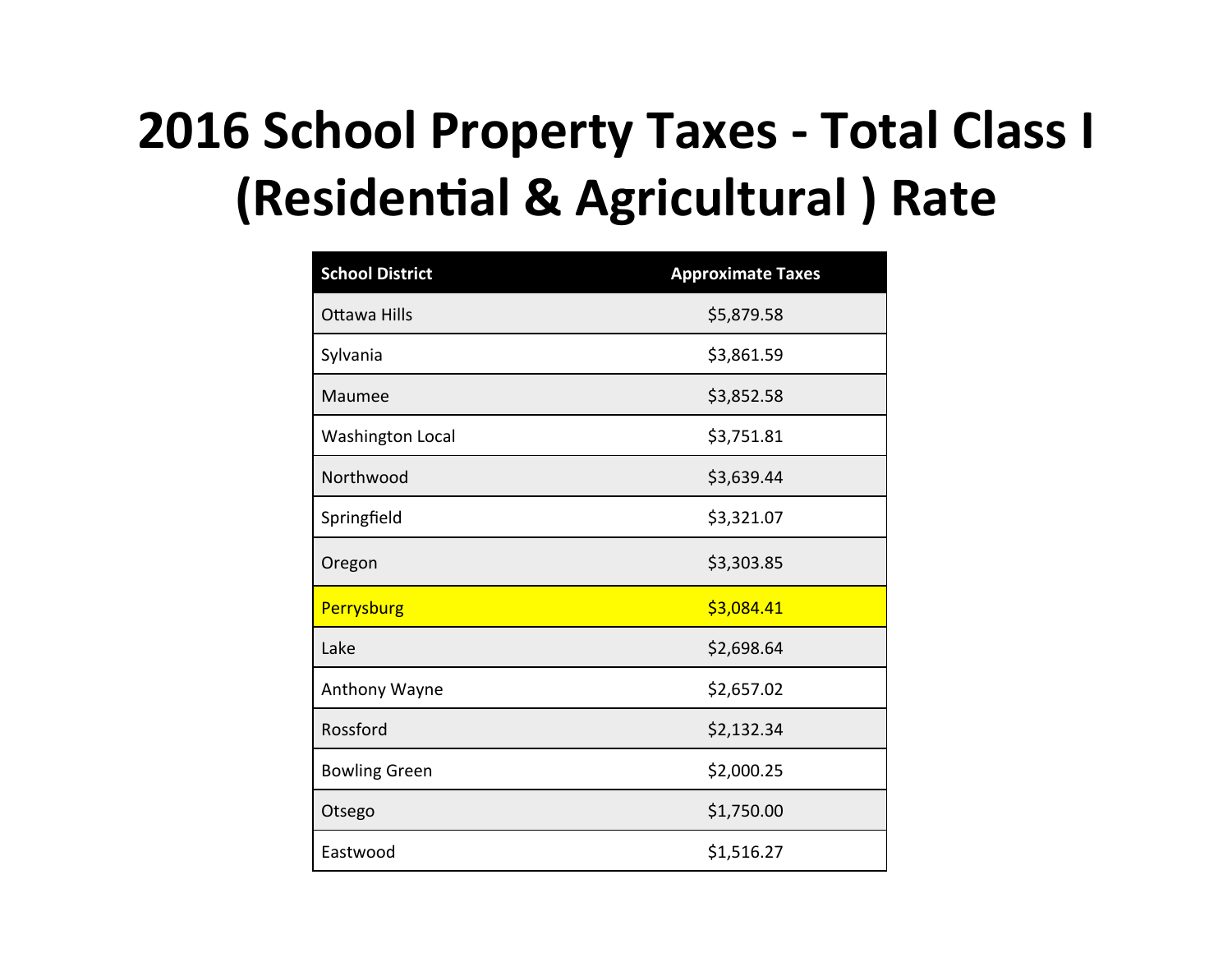#### **2017-18 Fiscal Year Projection**

July 1, 2017 \$8,426,549 Projected Revenue \$54,180,973 Projected Expenditures \$55,454,191 June 30, 2018 \$7,153,331